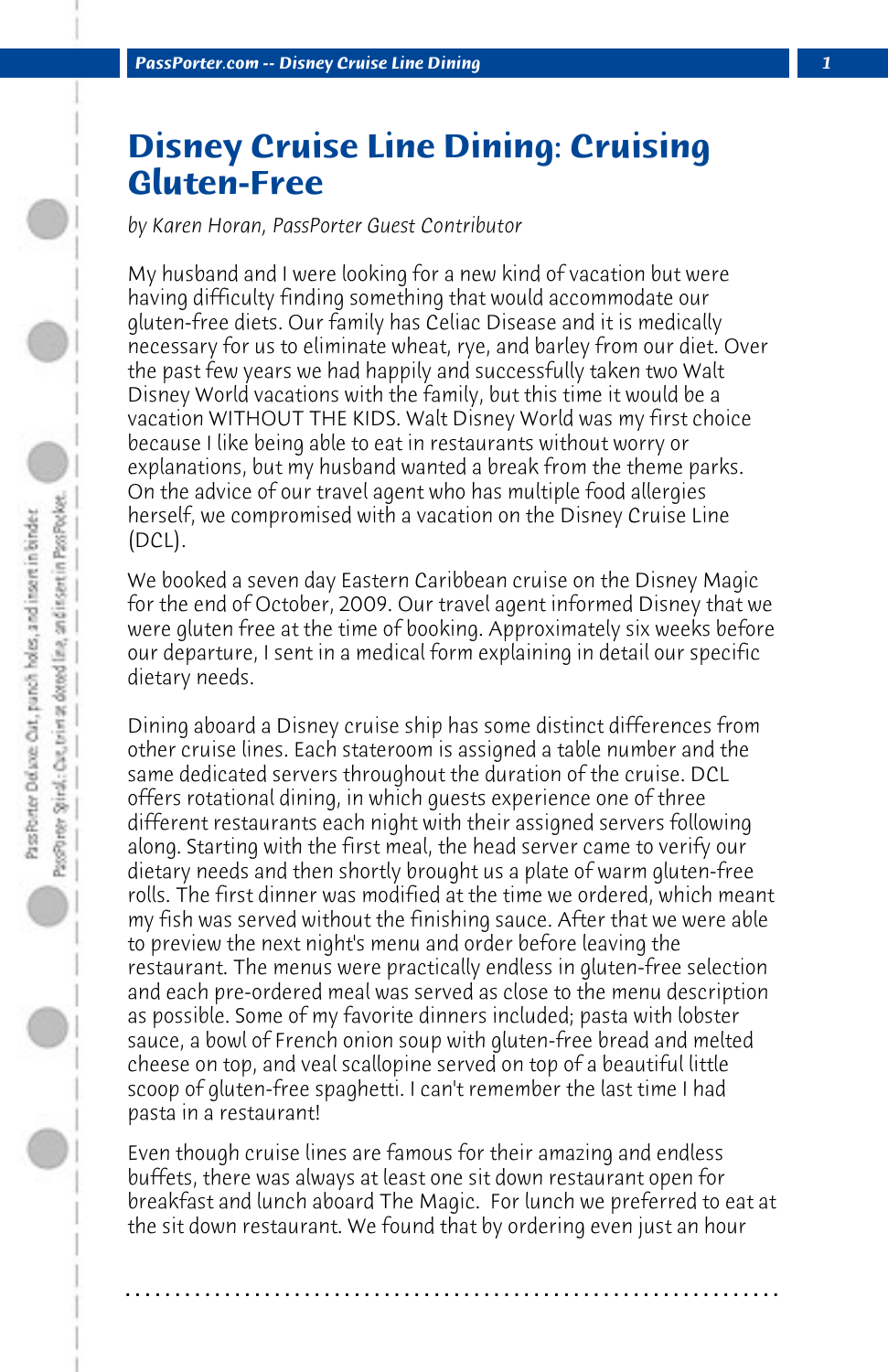ahead of time enabled the restaurant staff time to adjust almost anything on the menu to our dietary needs. At each buffet, the head chef was always happy to walk through the buffet line as well as make something fresh for us in the kitchen. DCL makes it very clear that although they can attest to the ingredient used in the kitchen, they cannot make any guarantee once a dish is set on the buffet line. There is just no way of knowing if another guest inadvertently contaminated it. The chefs prefer to bring an allergy guest a meal directly from the kitchen although this will always be about a 15 minute wait. There were several items on the buffet that we felt comfortable with, such as the beef carving station, since they were not near any bread or wheat items.

There were a few items that my husband and I felt comfortable with at the buffets. An abundance of sliced fruit is the first item on the breakfast buffet so it is highly unlikely to be subject to cross-contamination. Likewise, the omelet bar is at a separate station and the items available for filling do not contain gluten. As with any food service, it is always prudent to double-check ingredients frequently.

During our trip, I had the good fortune to have coffee with the Executive Chef of the Disney Magic. Stefan Larsson has worked with various cruise lines for the past ten years and been with Disney for two years. He gave me a ballpark estimate that the Disney Magic has 25 to 35 gluten-free guests per voyage in addition to passengers with other dietary restrictions such as dairy, soy, and nuts. He was able to give me some insight on how DCL is able to accommodate allergy dining.

I learned that DCL has protocol set up for special dietary needs in which dinner orders are taken a day in advance, reviewed by the executive chef and prepared by the head and assistant chefs in the kitchen. With a day's lead time the kitchen can modify most anything on the menu to be gluten-free. DCL attempts to make much of their food allergy friendly by using dedicated fryers and non-gluten thickeners whenever possible. All crew members receive continuous training, including accommodating food allergies. In particular, the staff is trained to politely say no if a dish cannot be verified gluten-free. I especially appreciate this honesty rather than taking a risk with our health and completely ruining our vacation. DCL regularly stocks over twenty different gluten-free products including bagels, donuts, muffins, pasta, rolls, pizza crust, waffle and pancake mix, cookies, brownies, and mac and cheese. Of course items change over time and are subject to availability.

We had a wonderful holiday and have put DCL at the top of our list for

**. . . . . . . . . . . . . . . . . . . . . . . . . . . . . . . . . . . . . . . . . . . . . . . . . . . . . . . . . . . . . . . . . .**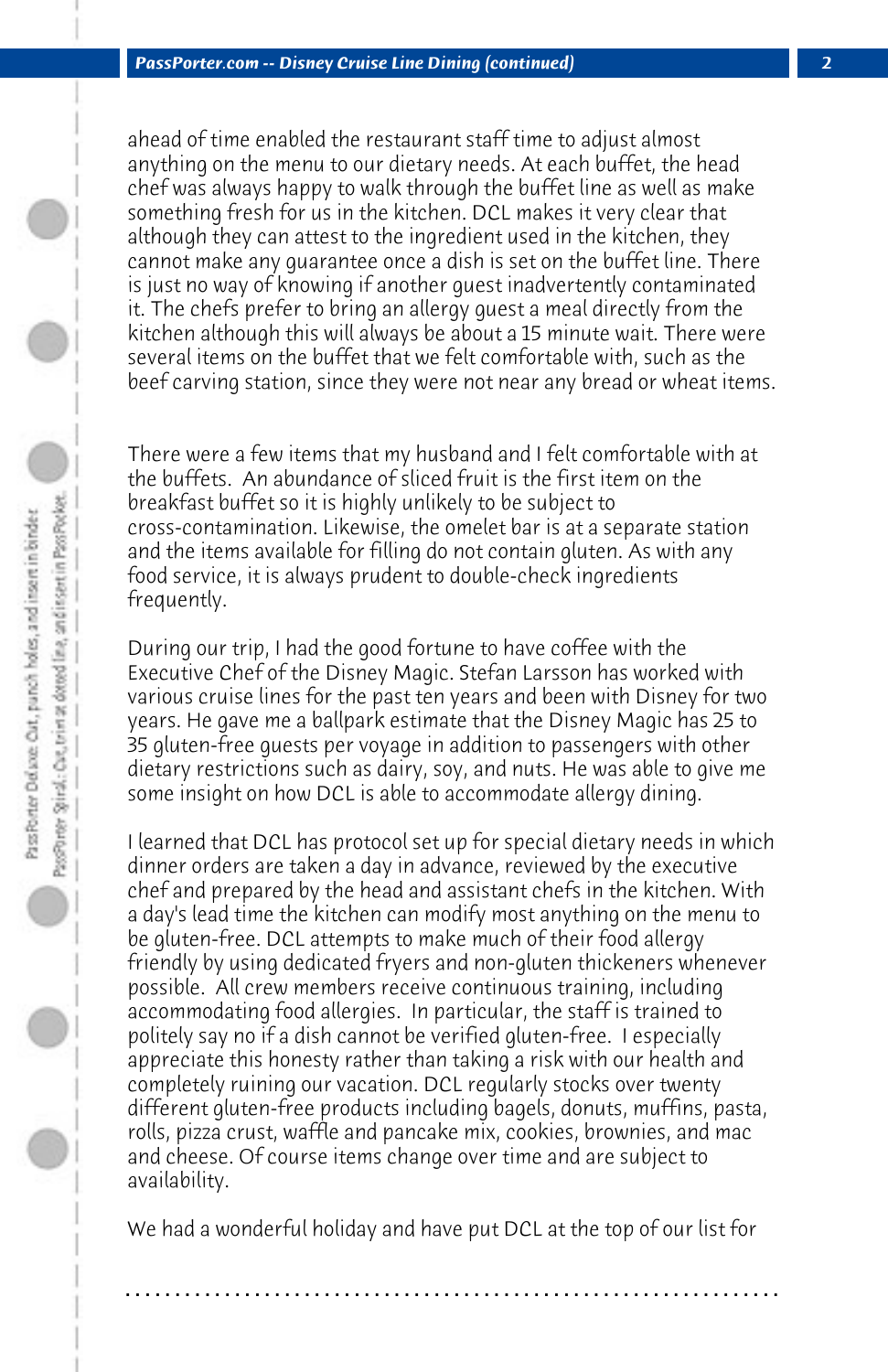*PassPorter.com -- Disney Cruise Line Dining (continued) 3*

gluten-free vacations. As for taking on a Disney cruise without the kids, I would do it again in a heartbeat. There were so many activities and spaces just for adults that we barely saw any children. We had a late dinner seating and spent a good deal of time at the adult pool and sitting on our balcony. With children the cruise would have been a fun, active, and enjoyable family event. Without the children it was a relaxing and luxurious vacation. I am looking forward to taking our children with us the next time we cruise.

For more of the details and pictures from our trip I have posted a travel blog at http://www.eattolearn.net/GlutenFreeTravel/Home.html

## General Recommendation for Traveling Gluten-Free on the Disney Cruise Line:

\* Notify Disney of food allergies at the time of booking.

 \* Send in a detailed Medical Form at least three weeks before departing. This form is available on the DCL web site's online check-in area approximately 90 days before departure date.

 \* Upon boarding the ship, meet with your hea[d server to review me](http://www.eattolearn.net/)nus and needs.

 \* Be aware that there are 2,000 other non-allergy cruisers on board. Due to the number of meals the kitchen must prepare each day, they must have special orders in advance.

 \* Buffets are at the guest's own discretion and risk. Although DCL can tell you what each dish contains, it is impossible to be sure other guests [have not accidently contaminated them.](http://www.passporter.com/articles/disney-cruise-line-gluten-free.php) 

 \* In lieu of eating from buffets, the chefs will be happy to prepare food in the kitchen for you. Please be aware that this is made to order and will take additional time. Giving them advance orders is always appreciated.

Seven night cruises are recommended over 3 or 4 night cruises. This gives the chefs and servers a chance to really get to know you and accommodate your needs.

*About The Author: Karen Horan is a consultant specializing in Gluten-Free living as well as an avid Disney Fan. Her web site is* www.eattolearn.net. They even have a section devoted to Gluten-free dining at Disney!

**. . . . . . . . . . . . . . . . . . . . . . . . . . . . . . . . . . . . . . . . . . . . . . . . . . . . . . . . . . . . . . . . . .**

*Article last updated: 12/17/2009*

*View the latest version online at: http://www.passporter.com/articles/disney-cruise-line-gluten-free.html*

0